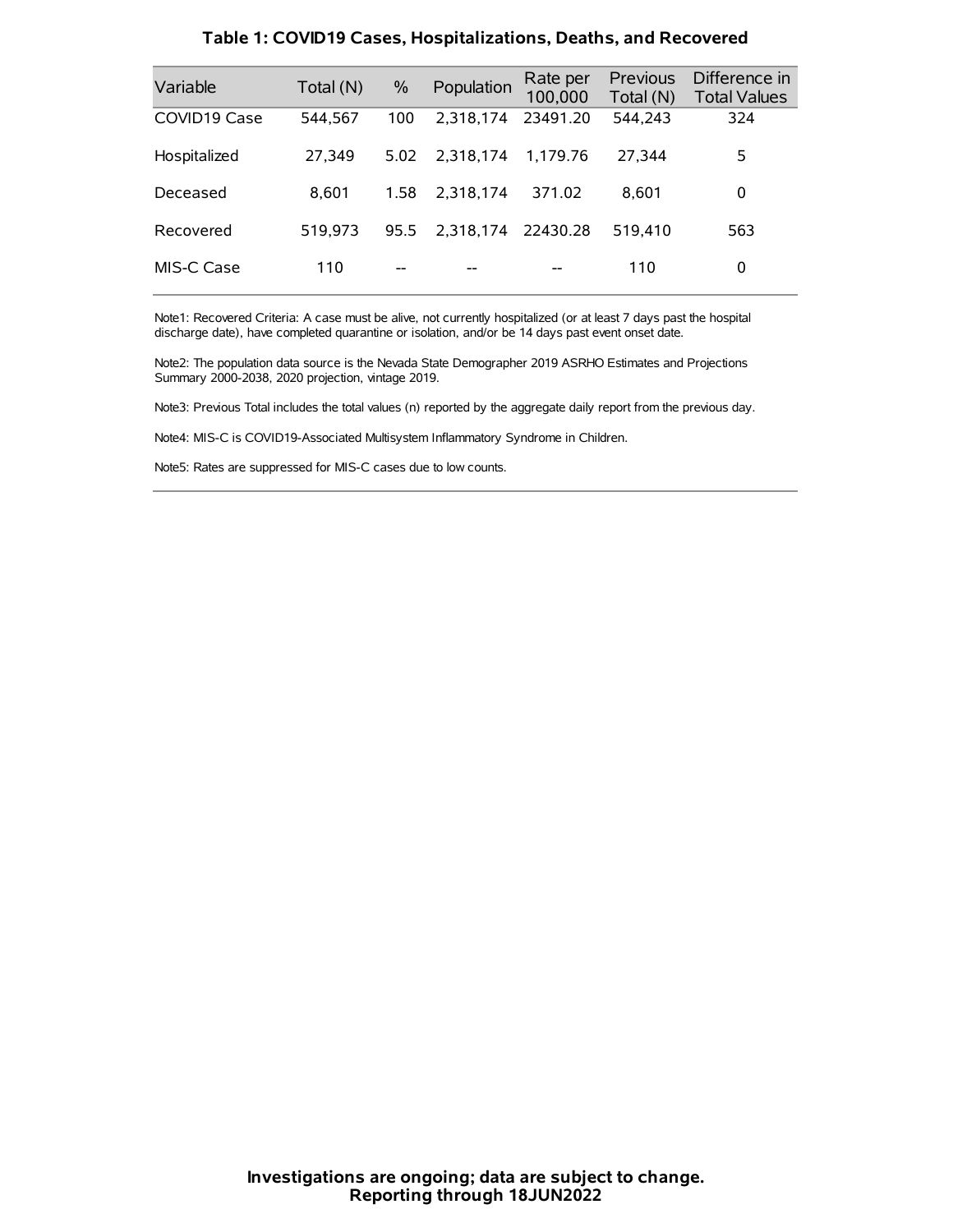## **Table 2: COVID19 Cases**

| Variable                     | Outcome                           | $\mathsf{N}$ | $\%$ | Population | Rate per<br>100,000 |
|------------------------------|-----------------------------------|--------------|------|------------|---------------------|
| Age Categories               | Aged 4 or less                    | 13961        | 2.56 | 149,165    | 9359.4              |
|                              | Aged 5 to 17                      | 66279        | 12.2 | 406,595    | 16301               |
|                              | Aged 18 to 24                     | 61515        | 11.3 | 216,762    | 28379               |
|                              | Aged 25 to 49                     | 242369       | 44.5 | 803,732    | 30155               |
|                              | Aged 50 to 64                     | 101879       | 18.7 | 423,461    | 24059               |
|                              | Aged 64+                          | 58401        | 10.7 | 318,459    | 18339               |
|                              | Unknown                           | 163          | 0.03 |            |                     |
| <b>Birth Sex</b>             | Female                            | 283422       | 52.0 | 1,160,285  | 24427               |
|                              | Male                              | 256773       | 47.2 | 1,157,889  | 22176               |
|                              | Unknown                           | 4372         | 0.80 |            |                     |
| Race/Ethnicity               | Hispanic                          | 152463       | 28.0 | 763,053    | 19981               |
|                              | White                             | 142628       | 26.2 | 1,006,929  | 14165               |
|                              | <b>Black</b>                      | 51819        | 9.52 | 262,671    | 19728               |
|                              | Asian or Pacific Islander         | 46709        | 8.58 | 270,209    | 17286               |
|                              | American Indian, Eskimo, or Aleut | 2110         | 0.39 | 15,311     | 13781               |
|                              | Other                             | 39662        | 7.28 |            |                     |
|                              | Unknown                           | 109176       | 20.0 |            |                     |
| Underlying Medical Condition | Yes                               | 83640        | 15.4 |            |                     |
|                              | No/Unknown                        | 460927       | 84.6 |            |                     |

Note1: Breakdown of Race is exlusively non-Hispanic.

Note2: Underlying Medical Condition is any identified health condition.

Note3: The population data source is the Nevada State Demographer 2019 ASRHO Estimates and Projections Summary 2000-2038, 2020 projection, vintage 2019.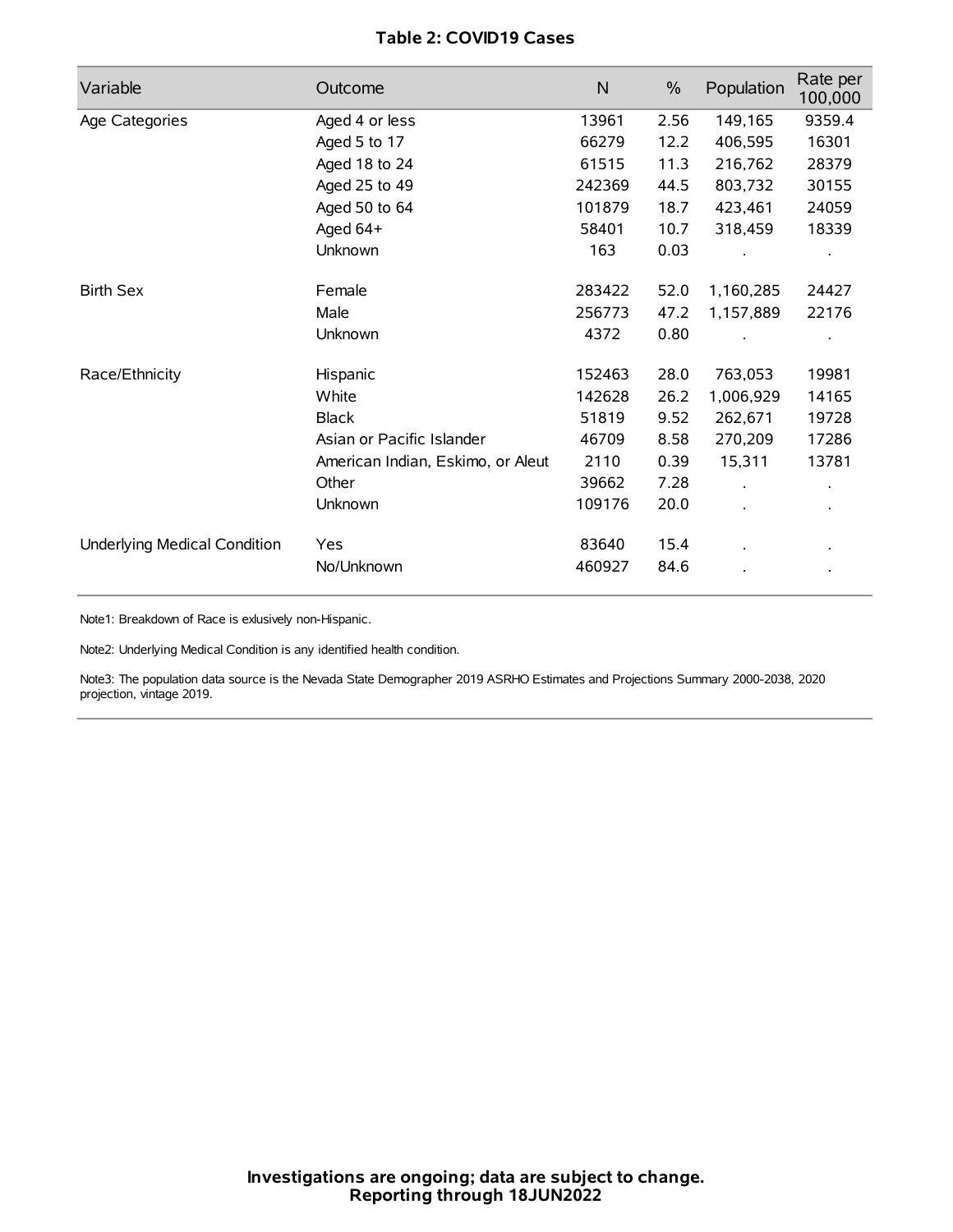| Variable         | Outcome                           | $\mathsf{N}$ | $\%$ | Population | Rate per<br>100,000 |
|------------------|-----------------------------------|--------------|------|------------|---------------------|
| Age Categories   | Aged 4 or less                    | 264          | 1.0  | 149,165    | 176.99              |
|                  | Aged 5 to 17                      | 358          | 1.3  | 406,595    | 88.05               |
|                  | Aged 18 to 24                     | 591          | 2.2  | 216,762    | 272.65              |
|                  | Aged 25 to 49                     | 6378         | 23.3 | 803,732    | 793.55              |
|                  | Aged 50 to 64                     | 7404         | 27.1 | 423,461    | 1748.4              |
|                  | Aged 64+                          | 12352        | 45.2 | 318,459    | 3878.7              |
|                  | Unknown                           | 2            | 0.0  |            |                     |
| <b>Birth Sex</b> | Female                            | 12256        | 44.8 | 1,160,285  | 1056.3              |
|                  | Male                              | 15064        | 55.1 | 1,157,889  | 1301.0              |
|                  | Unknown                           | 29           | 0.1  |            |                     |
| Race/Ethnicity   | Hispanic                          | 7114         | 26.0 | 763,053    | 932.31              |
|                  | White                             | 10757        | 39.3 | 1,006,929  | 1068.3              |
|                  | <b>Black</b>                      | 3917         | 14.3 | 262,671    | 1491.2              |
|                  | Asian or Pacific Islander         | 2823         | 10.3 | 270,209    | 1044.7              |
|                  | American Indian, Eskimo, or Aleut | 130          | 0.5  | 15,311     | 849.04              |
|                  | Other                             | 1030         | 3.8  |            |                     |
|                  | Unknown                           | 1578         | 5.8  |            |                     |

## **Table 3: COVID19 Hospitalizations - General Characteristics**

Note1: Breakdown of Race is exlusively non-Hispanic.

Note2: The population data source is the Nevada State Demographer 2019 ASRHO Estimates and Projections Summary 2000-2038, 2020 projection, vintage 2019.

Note3: Rates for categories with fewer than 12 cases are suppressed due to high relative standard error.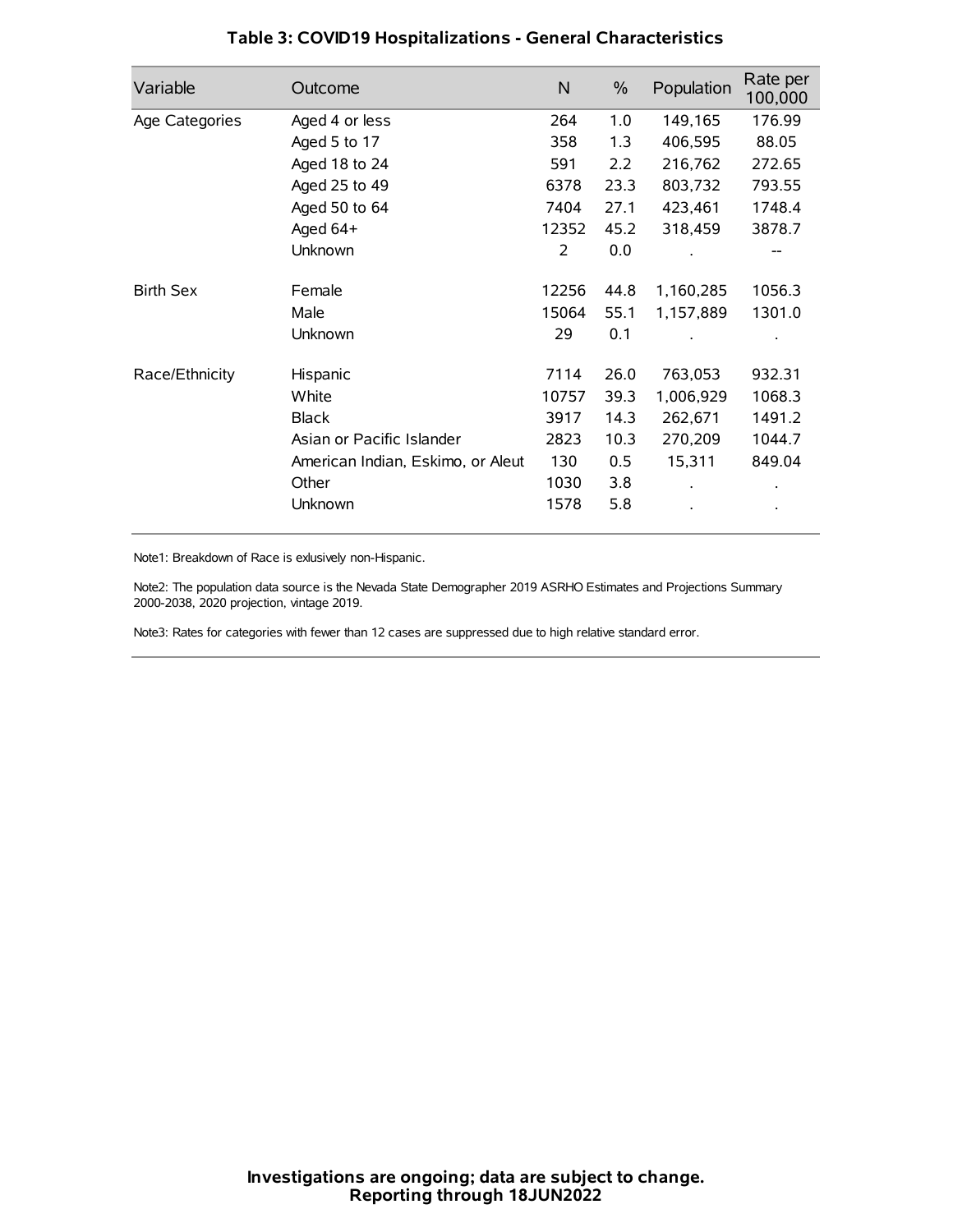| Variable                            | Outcome   | N     | $\frac{0}{0}$ |
|-------------------------------------|-----------|-------|---------------|
| Deceased                            | Yes       | 6968  | 25.5          |
|                                     | No        | 20381 | 74.5          |
| ICU                                 | Yes       | 6557  | 24.0          |
|                                     | <b>No</b> | 20792 | 76.0          |
| Intubated                           | Yes       | 3115  | 11.4          |
|                                     | No        | 24234 | 88.6          |
| <b>Underlying Medical Condition</b> | Yes       | 17080 | 62.5          |
|                                     | No        | 10269 | 37.5          |
| Hypertension                        | Yes       | 10029 | N/A           |
| Immunocompromised                   | Yes       | 628   | N/A           |
| Chronic Heart Disease               | Yes       | 3643  | N/A           |
| Chronic Liver Disease               | Yes       | 389   | N/A           |
| Chronic Kidney Disease              | Yes       | 2498  | N/A           |
| <b>Diabetes</b>                     | Yes       | 7138  | N/A           |
| Neurologic/Neurodevelopmental       | Yes       | 1275  | N/A           |
| Chronic Lung Disease                | Yes       | 4217  | N/A           |
| <b>Historically Healthy</b>         | Yes       | 4814  | N/A           |
| Other                               | Yes       | 7194  | N/A           |

# **Table 4: COVID19 Hospitalizations - Morbidity**

Note1: Underlying Medical Condition is any identified health condition.

Note2: The breakdown of health conditions are not mutually exlusive (i.e., a person can have more than one risk factor).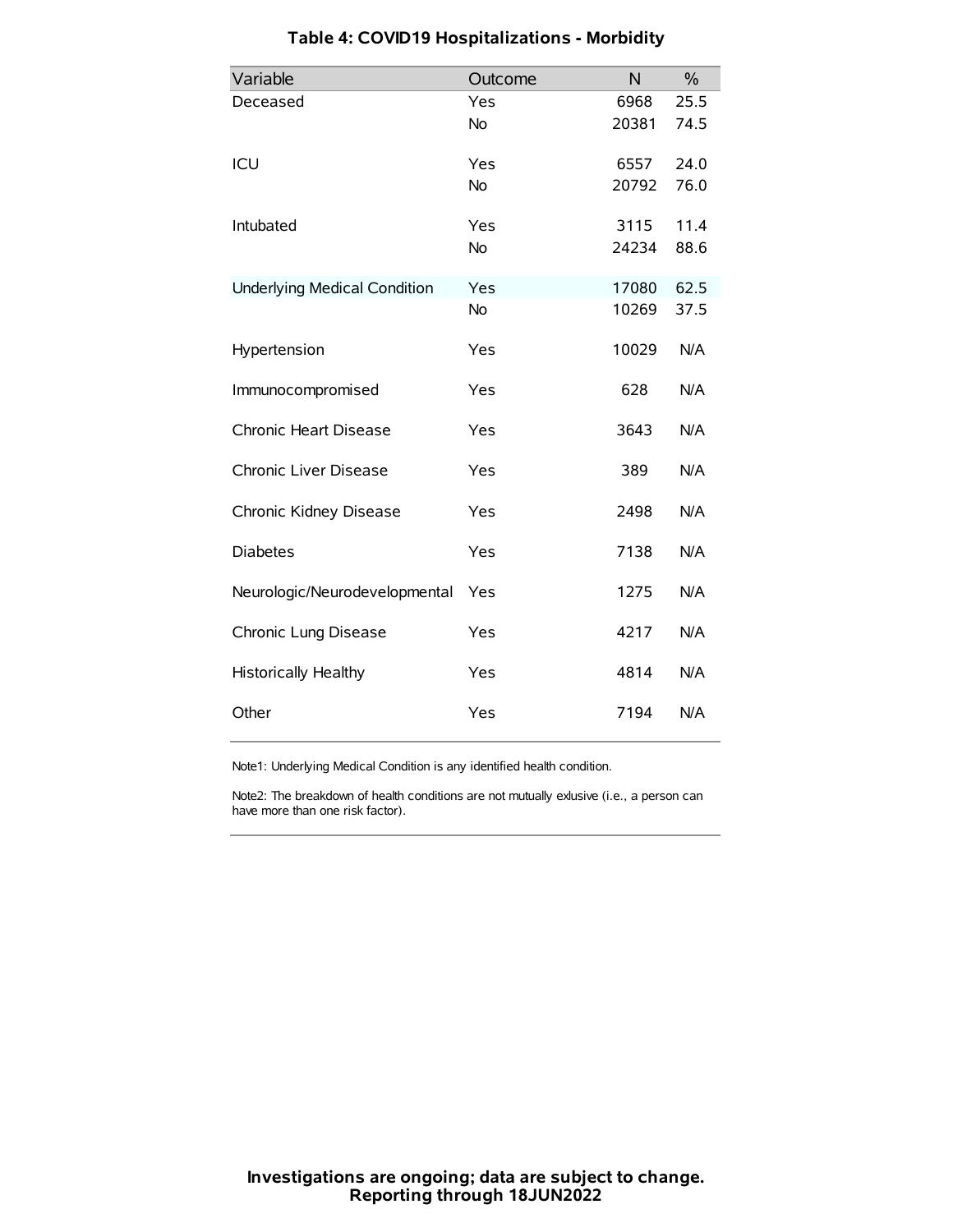| Variable         | Outcome                           | N    | $\frac{0}{0}$ | Population | Rate per<br>100,000 |
|------------------|-----------------------------------|------|---------------|------------|---------------------|
| Age Categories   | Aged 4 or less                    | 3    | 0.0           | 149,165    |                     |
|                  | Aged 5 to 17                      | 7    | 0.1           | 406,595    |                     |
|                  | Aged 18 to 24                     | 20   | 0.2           | 216,762    | 9.23                |
|                  | Aged 25 to 49                     | 728  | 8.5           | 803,732    | 90.58               |
|                  | Aged 50 to 64                     | 1841 | 21.4          | 423,461    | 434.75              |
|                  | Aged $64+$                        | 6002 | 69.8          | 318,459    | 1884.7              |
| <b>Birth Sex</b> | Female                            | 3399 | 39.5          | 1,160,285  | 292.95              |
|                  | Male                              | 5201 | 60.5          | 1,157,889  | 449.18              |
|                  | Unknown                           | 1    | 0.0           |            | --                  |
| Race/Ethnicity   | Hispanic                          | 1996 | 23.2          | 763,053    | 261.58              |
|                  | White                             | 4301 | 50.0          | 1,006,929  | 427.14              |
|                  | <b>Black</b>                      | 1109 | 12.9          | 262,671    | 422.20              |
|                  | Asian or Pacific Islander         | 1054 | 12.3          | 270,209    | 390.07              |
|                  | American Indian, Eskimo, or Aleut | 48   | 0.6           | 15,311     | 313.49              |
|                  | Other                             | 83   | 1.0           |            |                     |
|                  | Unknown                           | 10   | 0.1           |            |                     |

### **Table 5: COVID19 Deaths - General Characteristics**

Note1: Breakdown of Race is exlusively non-Hispanic.

Note2: The population data source is the Nevada State Demographer 2019 ASRHO Estimates and Projections Summary 2000-2038, 2020 projection, vintage 2019.

Note3: Rates for categories with fewer than 12 cases are suppressed due to high relative standard error.